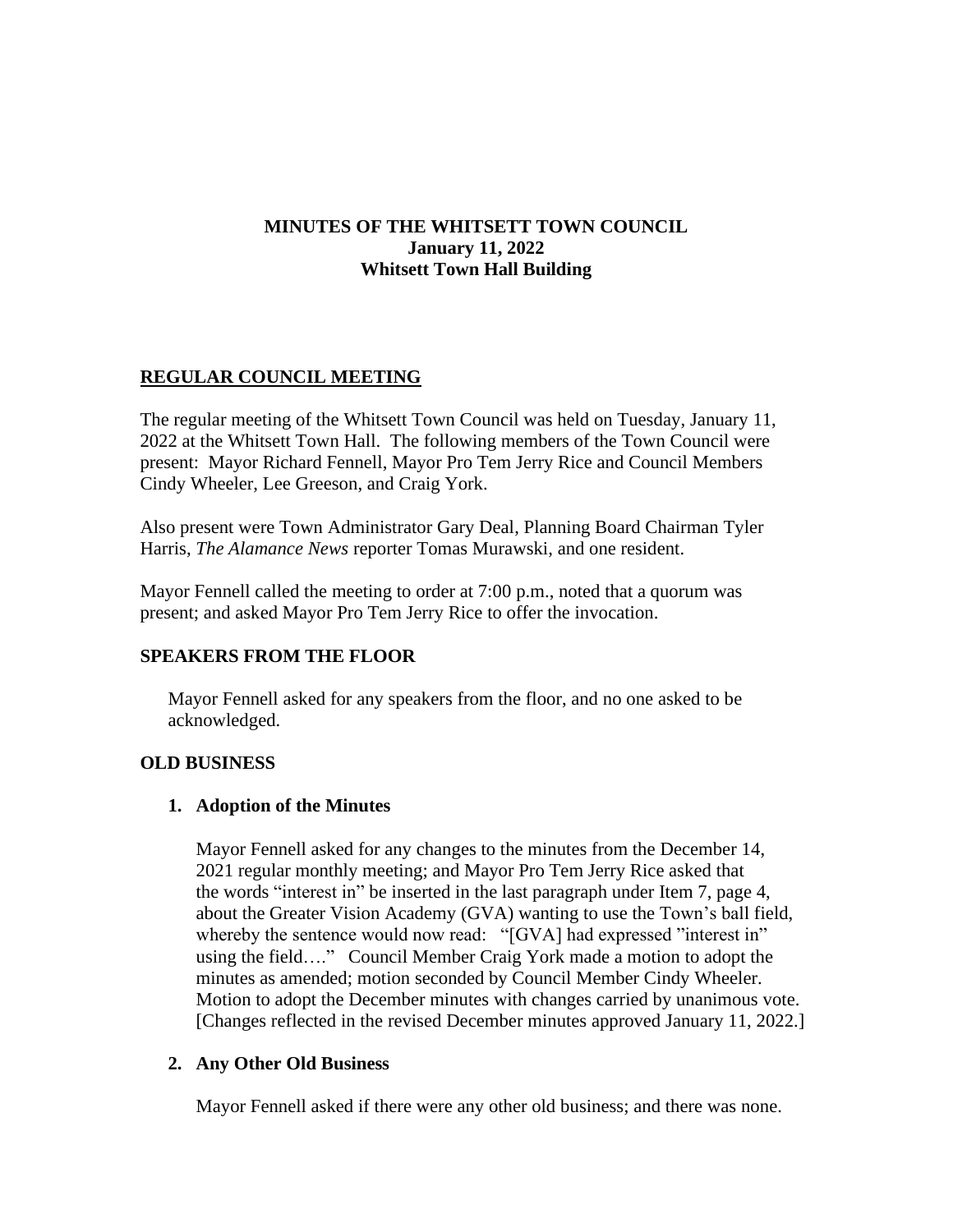### **BOARD AND COMMITTEE REPORTS**

#### **1. Planning Board**

Planning Board Chairman Tyler Harris reported that there was not enough attendance to hold an official Board meeting this month. Even though no business could be conducted and acted upon, a Griggs family member was present to introduce the possibility of repurposing the property at 723 NC Highway 61 into a leased event/business center. Chairman Harris stated that the representatives will develop an order of operations for the estate to be proposed at a future Board meeting.

Mayor Fennell suggested that the Board research nearby communities with similar offerings; and pointed out that the proposal for conversion will likely require public hearings actions, i.e., possible parcel rezoning, an addition to the Town's permitted use schedule, special use permit application, etc.

Chairman Harris also reported that the Board is continuing its work on a revised fee schedule for various development requests, as well as continuing its contact with NC Representative Jon Hardister on NC Commerce and other grants available for primarily the Town's extension of its water lines down NC 61.

Finally, Council Member Cindy Wheeler stated that with the confusion over January's meeting being held or not, could a practice be set that Board meetings will take place unless participants are notified otherwise. This will be the policy heretofore.

### **2. Enforcement Officer**

Enforcement Officer Gary Deal reported that a letter had been sent to the property owner of the abandoned mobile home at the end of Whitsett Park Road., and nothing to date has been heard. Since there has been no contact with the Town, Guilford County was informed to monitor and pursue enforcement of the matter.

#### **3. Town Administrator**

Town Administrator Gary Deal explained that in preparing for tonight's Council meeting, it was noticed that the Town Hall heating system was not fully firing; and HVAC vendor for the Town J&W Small was called for attention by meeting time if possible. Jerry Small responded swiftly to service the unit to operation, and again recommended that the Town consider replacing the unit completely. This replacement would be a prime candidate to be funded by grant monies for which the Town may be eligible and apply for.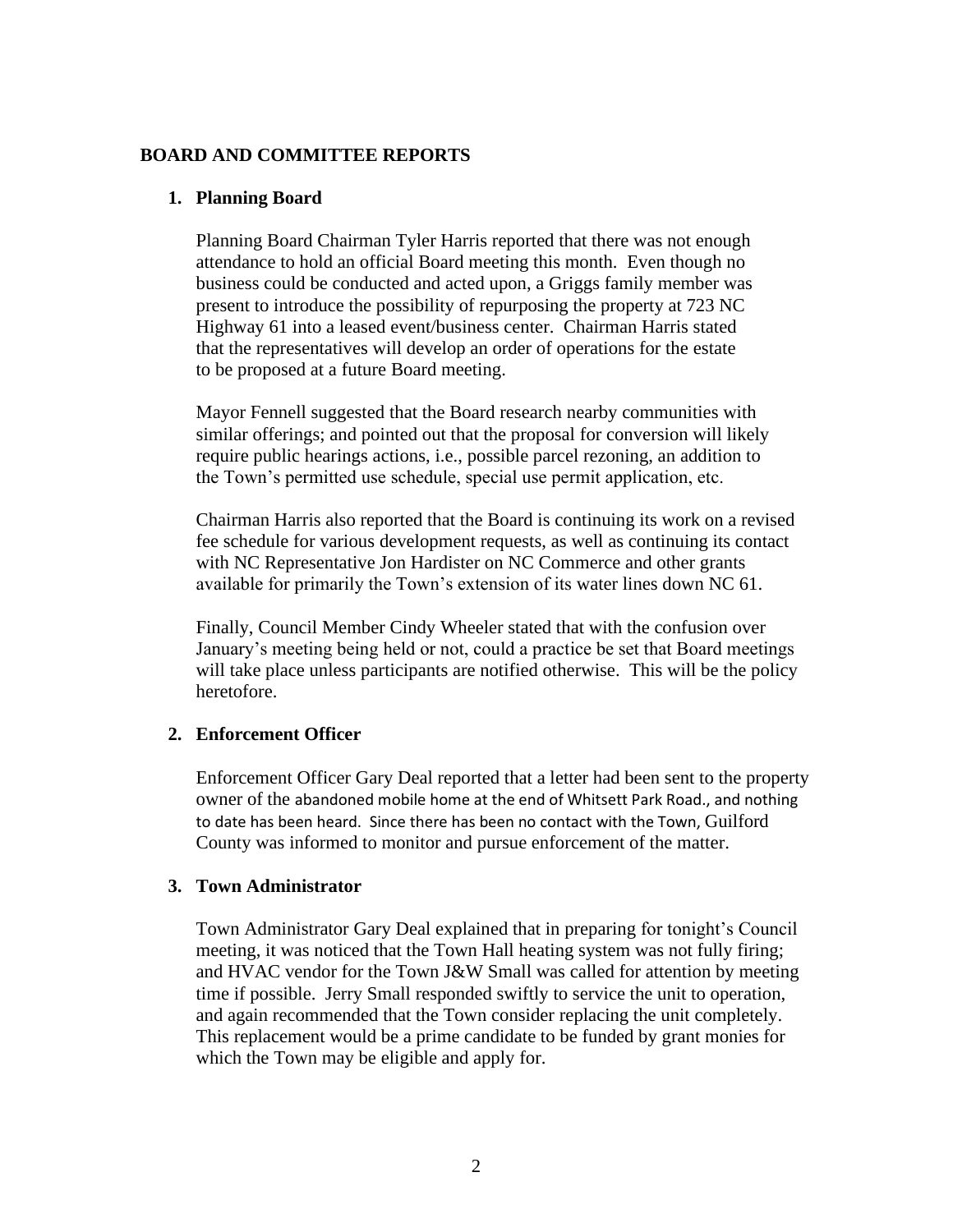In follow up to last month's action item to see if the Fire Department would be willing to mow the Town's ball field, Town Administrator Deal responded that it would handle this. However, the clearing of the leaves that had collected on the periphery of the field, Deal felt was a stretch, and asked for suggestions. Council Member Craig York suggested that with Greater Vision Academy (GVA) wanting to use the ball field, perhaps the youngsters could chip in and clean up the leaves for credit towards community service points recognized by the school.

Deal then reported that in efforts to continue to attempt winterizing the new restrooms, the contracted electrician will install two ceiling-mounted heaters at a cost of \$2,400 each. In addition, the electrician will correct some electrical problems and some unfinished jobs in the Town Hall building.

Finally, Deal stated that NC Representative Jon Hardister has planned to attend the February Council meeting to present the Town with a \$50,000 legislatureapproved grant and discuss its parameters.

### **NEW BUSINESS**

### **1. Any Items from Council Members**

Mayor Fennell asked for any items from Council Members; and Council Member Lee Greeson had several issues: (1) Town Hall generator no longer ignites, and a replacement needs to be budgeted. During power outage, the generator maintains surge to the water pump, which is, most importantly, shared with the Whitsett Fire Department that has round-the-clock firefighters in house. This purchase would be another item to be considered for grant funding.

(2) The reserve roll-out carts from Republic Services that used to be stored in the former concession stand, now converted to restrooms, need to be stored elsewhere other than around the restroom and attached utility/storage building. The carts that were housed for switch out when resident carts had been damaged are now sitting outside the building; and the Town needs to determine sufficient space to store the extras, or to assess a practical, manageable number of spare roll carts to keep, and return the surplus to Republic.

(3) In that same vein of the former concession building, the locked utility/storage section on the back side of the building needs shelving storage to get all the stuff on the floor and up the walls organized higher in order to maneuver the space. Council Member Greeson and Town Administrator Deal volunteered to make this improvement. Mayor Fennell made a motion to purchase the materials and install shelving for the project. Motion seconded by Council Member Cindy Wheeler; and the motion carried by unanimous vote.